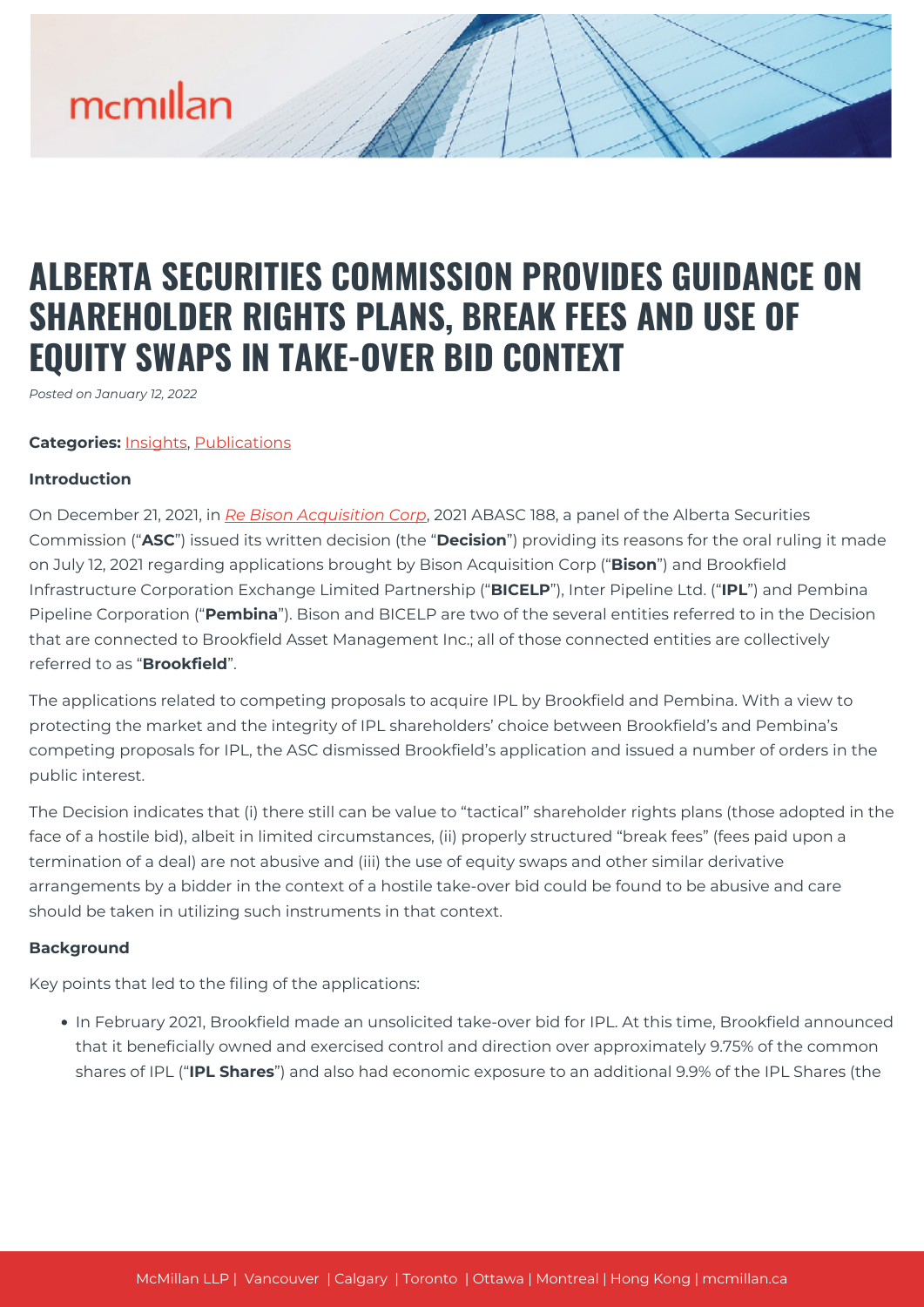"**Swap Shares**") through certain cash-settled total return swaps ("**IPL Swaps**") referencing IPL Shares. The February offer stated that Brookfield had no "right to vote, or direct or influence the voting, acquisition, or disposition of" any Swap Shares held by the swap dealer, and that "no person acting jointly or in concert with [Bison] beneficially owns or exercises control or direction over any securities of IPL."

- Brookfield had not filed any early warning report as it did not have beneficial ownership, or control or direction over, 10% or more of the IPL Shares.
- The swap counterparty was not publicly identified in Brookfield's offer or supporting documents. The counterparty was the Bank of Montreal and Brookfield had a series of relationships with the Bank of Montreal and its affiliates, including having engaged BMO Nesbitt Burns Inc. ("**BMO NB**") as its financial advisor for the possible acquisition of IPL, which engagement provided for a \$15 million completion fee payable on Brookfield's acquisition of IPL (the "**BMO Completion Fee**"). [\[1\]](#page--1-0) The term "**BMO**" is used to refer to various Bank of Montreal entities, including Bank of Montreal, BMO NB and BMO Capital Markets.
- In February 2021, a special committee (the "**Special Committee**") of the board of directors of IPL (the "**IPL Board**") was formed to undertake a strategic review of IPL's options (the "**Strategic Review**") and to assist in responding to Brookfield's offer.
- On March 31, 2021, the IPL Board adopted a supplemental shareholder rights plan (the "**Supplemental SRP**"), which amended certain provisions in IPL's May 8, 2017 shareholder rights plan, as reconfirmed by IPL shareholders on May 7, 2020. The main change was to amend the definition of beneficial ownership to include certain derivative transactions for the purposes of the 20% triggering threshold, which would have the effect of including the Swap Shares in the calculations of Brookfield's beneficial ownership of IPL Shares, and effectively prevent Brookfield from acquiring any additional IPL Shares or IPL Swaps outside of its take-over bid.
- On May 31, 2021, Pembina and IPL entered into an arrangement agreement (the "**Pembina Arrangement**"), which included a negotiated reciprocal \$350 million break fee (the "**Break Fee**").
- Brookfield made subsequent offers by news release on each of June 4, 2021 and June 21, 2021 (together with the February offer, the "**Brookfield Offer**"). In its June 4, 2021 press release, it defined its 19.65% economic interest in IPL as the "Brookfield Block", which it noted would create "a substantial and protracted overhang on [the Pembina Shares]", should the Pembina Arrangement succeed.
- On June 25, 2021, the IPL Board amended the Supplemental SRP so that it expired the day after the IPL shareholder vote on the Pembina Arrangement.

### **The Applications**

### *Brookfield*

Brookfield applied for orders under ss. 179 and 198 of the Securities Act (Alberta) (the "**Act**") in connection with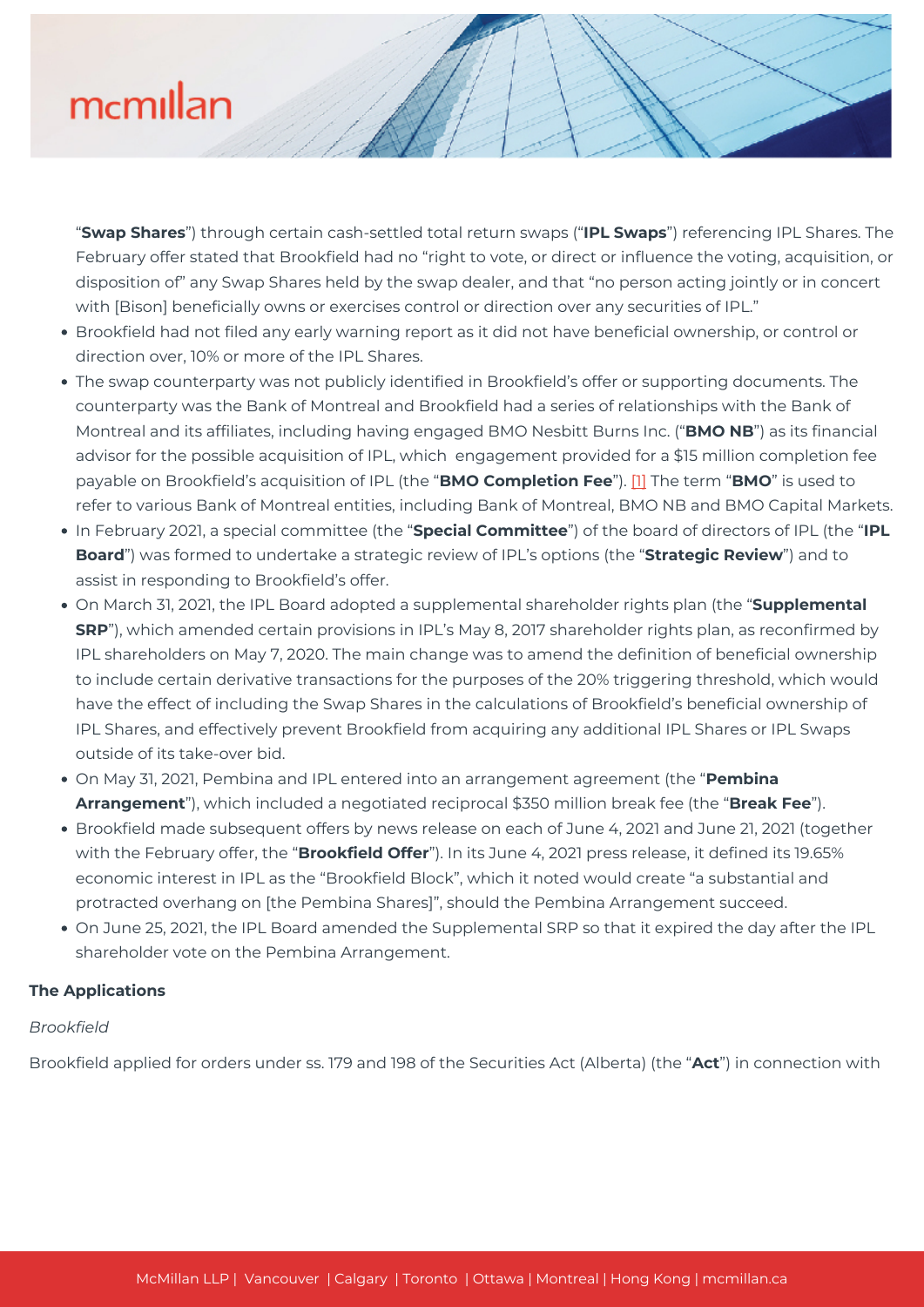what it characterized as inappropriate defensive tactics taken by the IPL Board in response to the Brookfield Offer, namely adopting the Supplemental SRP and agreeing to pay Pembina the \$350 million Break Fee (the "**Brookfield Application**").

The relief sought by Brookfield included an order cease trading the Supplemental SRP, an order restraining IPL from paying the Break Fee to Pembina, and an order that all trading cease in respect of any securities that were proposed to be issued or exchanged in connection with the Pembina Arrangement.

### *IPL and Pembina*

In its June 18, 2021 cross-application (the "**IPL Application**"), IPL asserted that Brookfield's conduct in connection with the IPL Swaps was abusive of IPL shareholders and the capital markets on the following four grounds: using IPL Swaps to avoid early warning reporting ("**EWR**") obligations under National Instrument 62-104 *Take-Over Bids and Issuer Bids* ("**NI 62-104**"); failing to make proper public disclosure regarding the IPL Swaps, including as required under NI 62-104; using the IPL Swaps "held by a captive and compliant [swap] counterparty … to try to defeat shareholder approval of the Pembina Arrangement"; and using the IPL Swaps to try to meet the minimum tender condition of over 50% under the Brookfield Offer.

The relief sought by IPL under ss. 179 and 198 of the Act in relation to the IPL Swaps included orders:

- directing Brookfield to issue a notice of change to the Brookfield Offer and providing additional public disclosure relating to the IPL Swaps (the "**Proposed Disclosure Order**");
- directing that the Swap Shares be considered beneficially owned or controlled by Brookfield or a person acting jointly or in concert with Brookfield (and therefore excluding the Swap Shares from the minimum tender condition amount) (the "**Proposed Minimum Tender Order**"); and
- deeming the Swap Shares to be voted at the IPL shareholders meeting regarding the Pembina Arrangement (the "**IPL Shareholders Meeting**") in the same proportions for or against the Pembina Arrangement as all other non-Brookfield-owned or controlled IPL Shares, or preventing the Swap Shares from being voted regarding the Pembina Arrangement (the "**Proposed Voting Order**").

Pembina adopted the IPL Application and also sought an additional order under s. 198 of the Act cease trading any securities proposed to be issued or exchanged in connection with the Brookfield Offer, including the proposed transfer of IPL Shares pursuant to the Brookfield Offer (the "**Proposed Brookfield Offer CTO**").

#### **The Shareholder Rights Plan**

Historically, the principal rationale for justifying a shareholder rights plan in the face of a hostile take-over bid was that it permitted the target board time to seek an alternative transaction. With the 2016 amendments to NI 62-104 which, among other matters, lengthened the time a bid must be open from 35 days to 105 days, this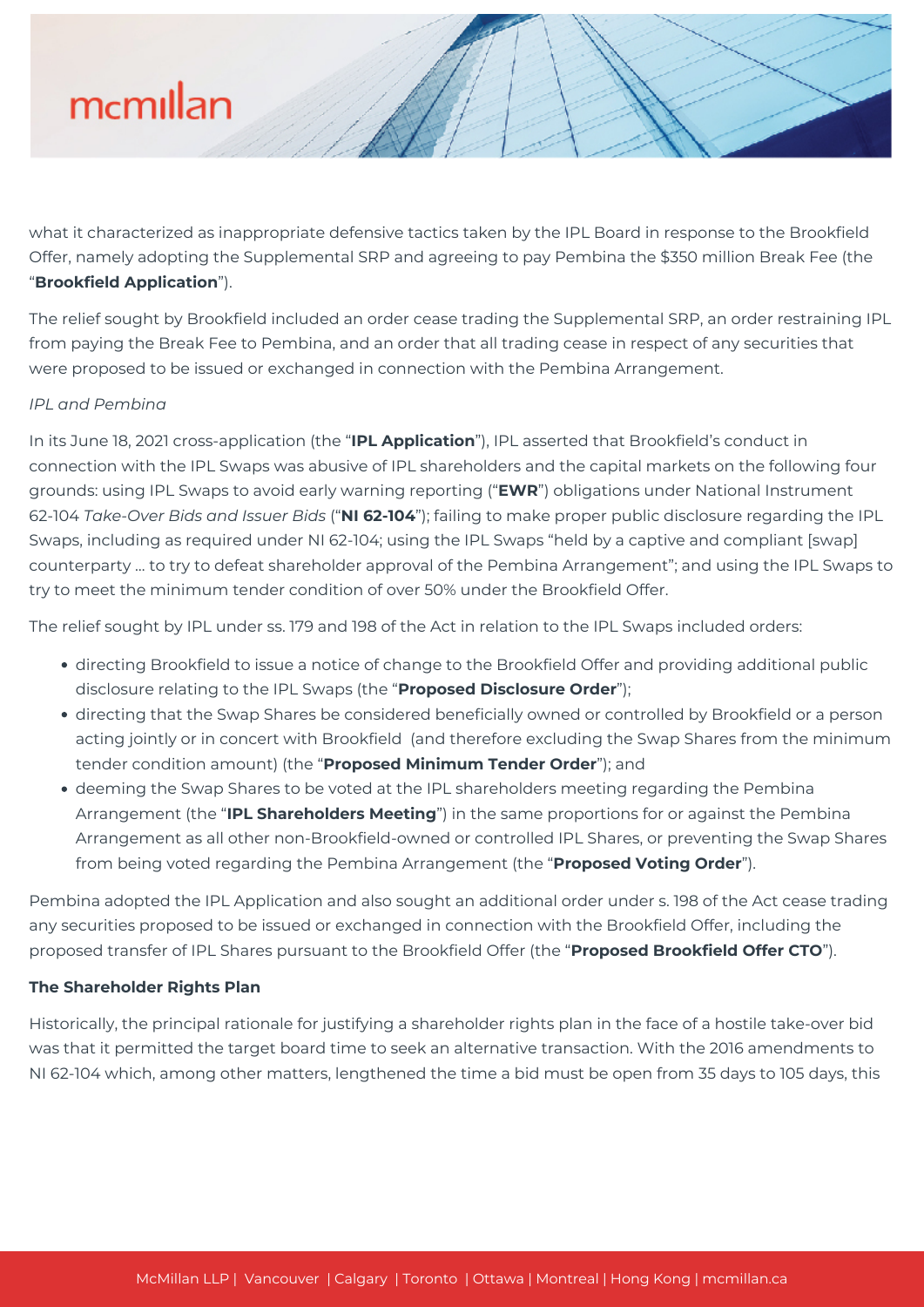justification for shareholder rights plans is no longer significant. However, the ASC noted that a plan that furthers the objectives of the take-over bid regime may be entirely appropriate, depending on the circumstances of the case[.\[2\]](#page--1-0)

Brookfield contended that the Supplemental SRP unduly and unfairly interfered with the rights of IPL shareholders, including Brookfield as a shareholder by denying it its right to acquire an additional 5% of IPL Shares during the course of the bid pursuant to statutory exemption, and frustrated the take-over bid process. It also emphasized the fact that the IPL Board did not seek or obtain shareholder approval of the Supplemental SRP.

The ASC disagreed with Brookfield's arguments and dismissed the part of the Brookfield Application relating to the Supplemental SRP. Of note, the panel found that:

- the IPL Board acted reasonably in adopting the Supplemental SRP given (i) legitimate concerns raised by the size and nature of Brookfield's interest in IPL, including the effect such interest would have on the willingness of other prospective bidders to participate in an auction, the willingness of shareholders to make the effort to vote on a competing transaction, and the outcome of any shareholder vote and (ii) its assessment that the Swap Shares had the potential to unfairly distort the outcome of the vote whether they were voted against an alternative transaction or not voted at all (as discussed further below);
- the Supplemental SRP did not prejudice IPL shareholders but rather prevented Brookfield from accumulating a negative control position that could have hindered a genuine shareholder preference for the Pembina Arrangement or any other alternate transaction;
- while the Supplemental SRP would be in place until after the vote on the Pembina Arrangement (approximately 4 months), there is no rule regarding timing, and this time was needed to uphold the Supplemental SRP's purpose;
- the interests of the IPL shareholders, other than Brookfield, to obtain the highest price for their shares take precedence over Brookfield's rights as a bidder (although also a shareholder) to acquire IPL Shares as cheaply as possible; and
- shareholder approval of a plan is not necessarily determinative and, in this case, the vote on the Pembina Arrangement served as a proxy.

### **The Break Fee**

It was generally agreed by all parties that break fees are not improper or unusual in M&A transactions, but that the amount of the fee can lead to a challenge as an improper defensive tactic. In *CW Shareholdings (Ont. Gen. Div.)*, the Ontario Court accepted that a break free is appropriate where (i) it is needed to induce a competing bid; (ii) the bid represents better value for shareholders; and (iii) the fee reflects "a reasonable commercial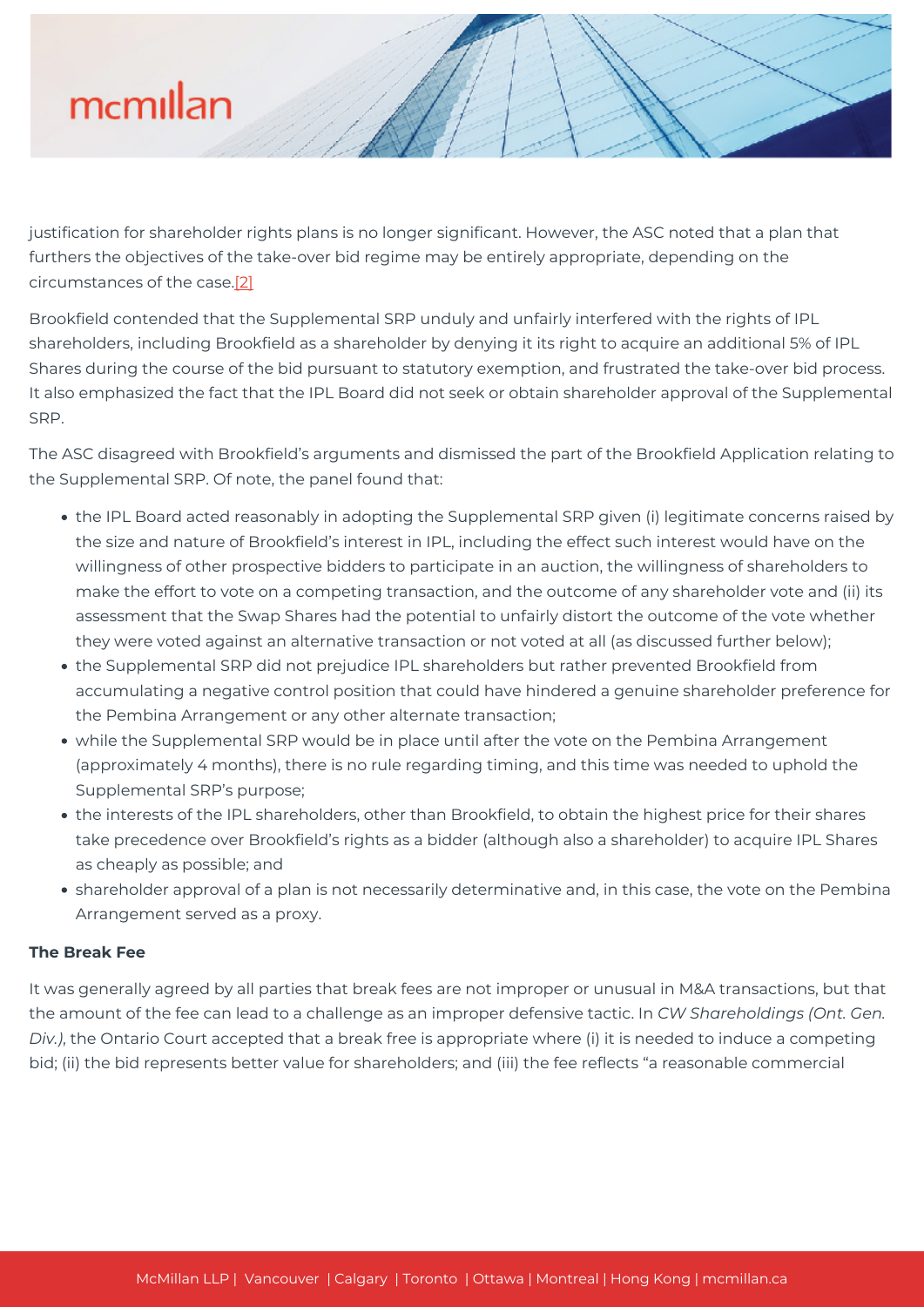balance between its potential negative effect as an auction inhibitor and its potential positive effect as an auction stimulator" (the "**CW Shareholdings Test**"). Brookfield argued that the Break Fee did not meet the CW Shareholdings Test and was an improper defensive tactic that was contrary to the best interests of IPL shareholders.

However, in this case, the ASC was satisfied that the Break Fee met each element of the CW Shareholdings Test. Based on evidence submitted, it found that Pembina would not have made a competing bid without the Break Fee, because, in addition to the usual reasons for seeking a break fee<sup>[3]</sup>, Pembina faced a greater possibility of a failed transaction due to Brookfield's significant toehold position in IPL and further risks due to disclosure of confidential information to IPL, a competitor in the same industry.

In response to Brookfield's argument that the Pembina offer did not represent better value for shareholders than the Brookfield Offer, the ASC stated that the evidence included detailed information about the IPL Board's assessment of the value of a transaction with Pembina, and the reasons why it had concluded that the Pembina Arrangement was preferable. The panel noted that the choice of the IPL Board to endorse the Pembina transaction, based on the results of the Strategic Review and the advice of its professional advisors, was a reasonable exercise of its business judgment and should be given deference.

With respect to quantum, the ASC noted that the determination of the amount is highly fact-specific with no fixed minimum or maximum break fee. In the circumstances, the ASC found that the Break Fee, at 2.3% of IPL's enterprise value, was below average and well within precedent ranges, and at 4.2% of equity value, while at the higher end of precedent ranges, was still within reason because of the risks Pembina faced in pursuing a transaction with IPL. Additionally, the panel agreed with IPL's submission that enterprise value was the better measure as IPL was highly leveraged and in the same industry as Pembina.

A remedy requested by Brookfield was for the ASC to either reduce or eliminate the Break Fee. The ASC determined that it did not have this jurisdiction and that the only possible remedy would be a cease-trade order under the ASC's "public interest" jurisdiction, if warranted. However, as the ASC did not find the Break Fee to be an improper defensive tactic, it dismissed the part of the Brookfield Application relating to the Break Fee.

### **The IPL Swaps**

The ASC identified two separate issues relevant to the IPL Swaps, namely (i) whether in order to avoid contravening the EWR requirements Brookfield was required to disclose its combination of a 9.75% beneficial ownership interest and additional 9.9% economic interest, and (ii) whether Brookfield's use of the IPL Swaps was clearly abusive of investors and the capital market.

*Hidden Ownership and Empty Voting*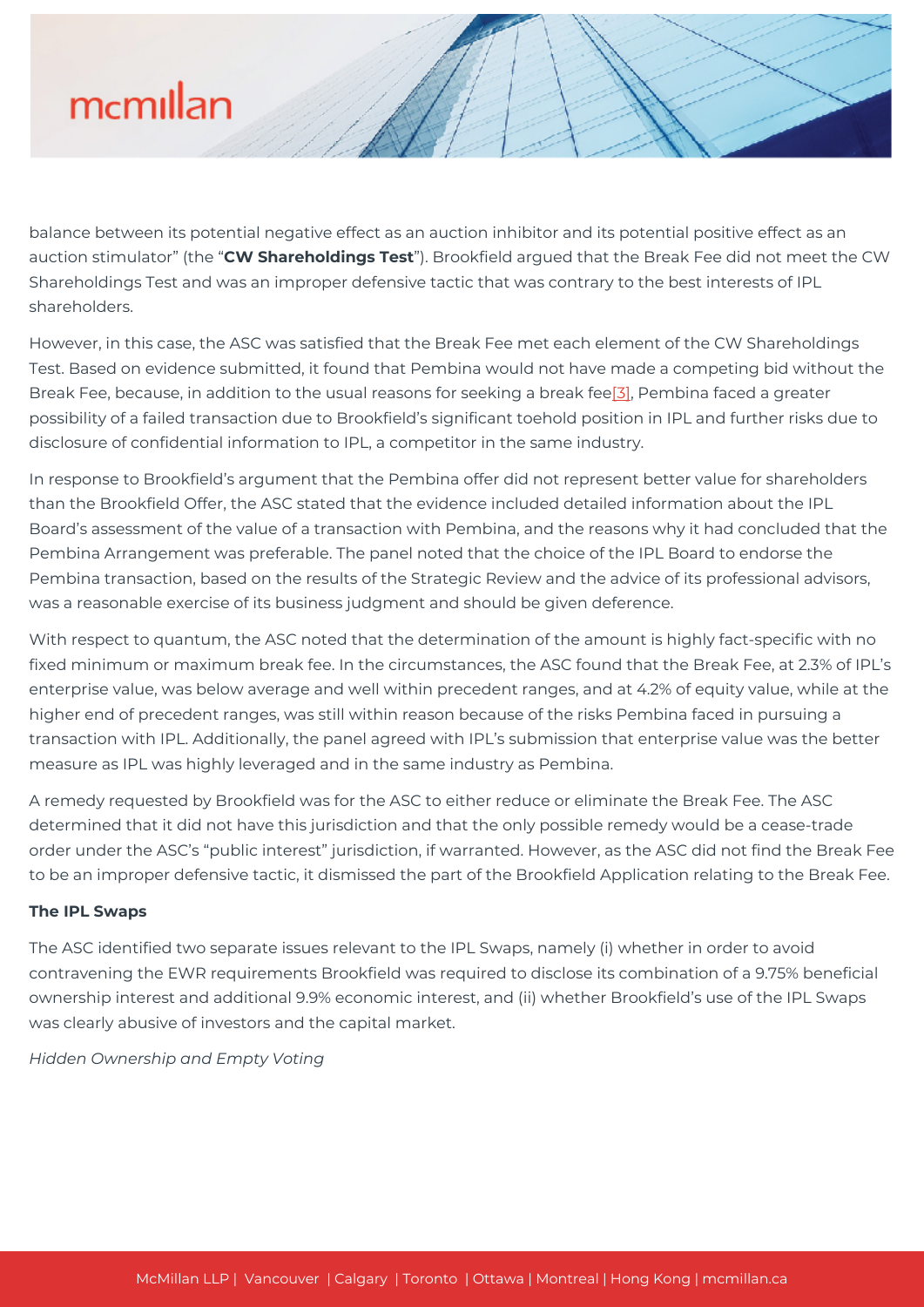The panel considered the history of amendments and proposed amendments to the take-over bid regime relevant to the IPL Swap issues, in particular those relating to "hidden ownership" and "empty voting". In 2013, the Canadian Securities Administrator ("**CSA**") proposed to include certain types of derivatives that affect an investor's total economic interest in an issuer (which would include the IPL Swaps) for the purposes of determining the early warning reporting threshold trigger. The rationale behind this proposal was to ensure proper transparency of securities ownership, and specifically to avoid the use, by sophisticated investors, of equity swaps or similar derivative arrangements that result in (i) the accumulation of a substantial economic interest in an issuer without public disclosure, followed by conversion of this interest into voting securities in time to exercise a vote (referred to as "hidden ownership"), and (ii) the holding of substantial voting rights in an issuer and possibility of influencing the outcome of a shareholder vote without having an equivalent economic stake in the issuer (referred to as "empty voting"). In 2016, after numerous comments received against the proposal on various grounds, and there being no clear evidence of abuse, the CSA did not proceed with the proposal.

The ASC also looked at *Re Sears Canada Inc*[.\[4\]](#page--1-0) and noted that while the *Sears* decision found that the use of swaps in that case was not abusive, the decision nonetheless included the following statement: "We wish to underscore that there might well be situations, in the context of a take-over bid, where the use of swaps to "park securities" in a deliberate effort to avoid reporting obligations under the [Ontario Act] and for the purpose of affecting an outstanding offer could constitute abusive conduct sufficient to engage the [OSC's] public interest jurisdiction."

#### *EWR Disclosure*

With respect to the EWR requirements, the ASC confirmed that swaps are not generally required to be included when determining whether the 10% threshold had been met. Per National Policy 62-203 *Take-Over Bids and Issuer Bids*, a swap investor may be deemed to have beneficial ownership, or control or direction, over the referenced securities as a result of the ability to obtain such securities or to direct the voting of them. The panel was satisfied that Brookfield did not have either the legal right to control or direct the voting of Swap Shares held by BMO or a contractual right to influence BMO's voting decisions for the Swap Shares.

#### *General Disclosure of IPL Swaps*

In assessing the assertion that Brookfield made inadequate disclosure of the IPL Swaps in the Brookfield Offer and other documents, the panel considered the disclosure requirements set out in NI 62-104 and Form 62-104F1, including the requirement to provide "any material facts concerning the securities of the offeree issuer". Material was assessed as whether there was a substantial likelihood that the omitted facts would have been important or useful to a reasonable prospective investor in deciding whether to tender the IPL Shares at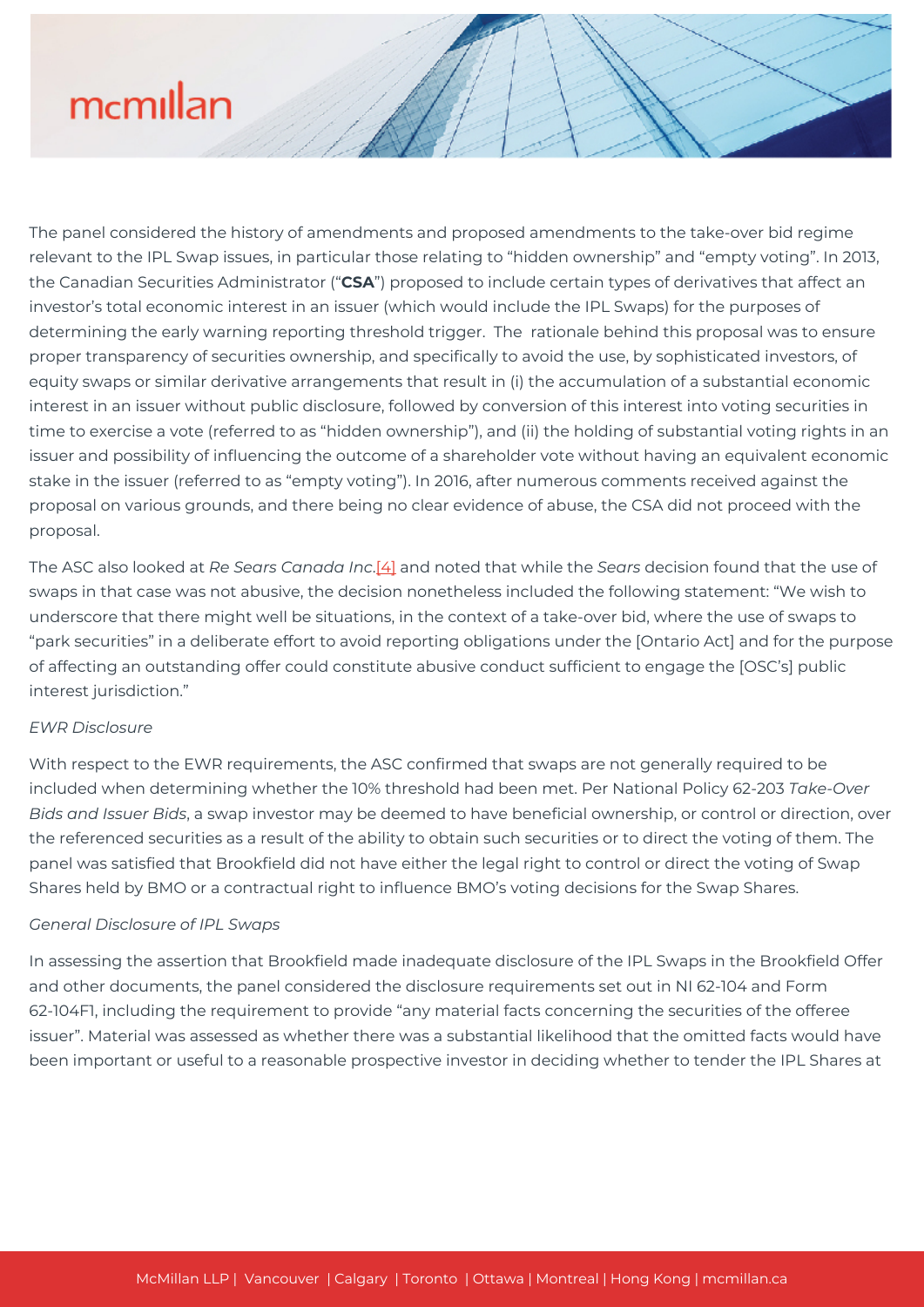the price offered.

The panel considered evidence presented relating to possible harms to IPL shareholders and the capital market stemming from Brookfield's lack of disclosure, including (i) some prospective buyers having declined to consider bidding on IPL because they had the impression Brookfield "effectively already had control or had "won'", (ii) various media reports describing Brookfield as owning, or having a stake of, almost 20% in IPL, without mentioning that 9.9% of that was an economic interest with no voting rights, and (iii) prospective buyers, IPL shareholders, or media not knowing that Brookfield had an extensive pre-existing relationship with its swap dealer, including that BMO NB was to receive the BMO Completion Fee if the Brookfield Offer was to succeed, which could influence BMO's voting of the Swap Shares.

On analysis of Brookfield's public disclosure relating to the extent of its ownership of the IPL Shares, the panel determined that the following details regarding the IPL Swaps and Brookfield's relationship with BMO were material:

- Brookfield only had a 9.75% voting interest in IPL
	- In February 22, 2021 and June 4, 2021 letters to IPL shareholders, Brookfield only disclosed the 19.65% economic interest, which the panel felt could have led IPL shareholders to perceive the Brookfield Offer as having a greater chance of success than its actual voting interest implies;
	- In a June 4, 2021 news release, Brookfield used the term "Brookfield Block" in relation to the 19.65 % economic interest which the panel felt implied that Brookfield could use this full interest to block the Pembina Arrangement; and
- Brookfield's relationship with BMO and the potential conflicts of interest that the relationship creates, particularly since Brookfield knew that its relationship with BMO could lead BMO to tender or vote the Swap Shares in a way favourable to Brookfield.

Given that the above were determined to be material, by not disclosing, the ASC concluded that Brookfield had failed to comply with the requirements of NI 62-104.

#### **Clearly Abusive?**

The panel concluded that it was not necessary for it to decide whether the "animating principles standard" (i.e. whether the ASC can intervene in the public interest on a broader basis where the letter of the applicable securities law, policy, or rule has been complied with, but the "animating principles" or spirit underlying those rules have not) applied in Alberta in general, or applied in the case before it, as it was satisfied that Brookfield's behaviour was "clearly abusive".

*EWR Threshold*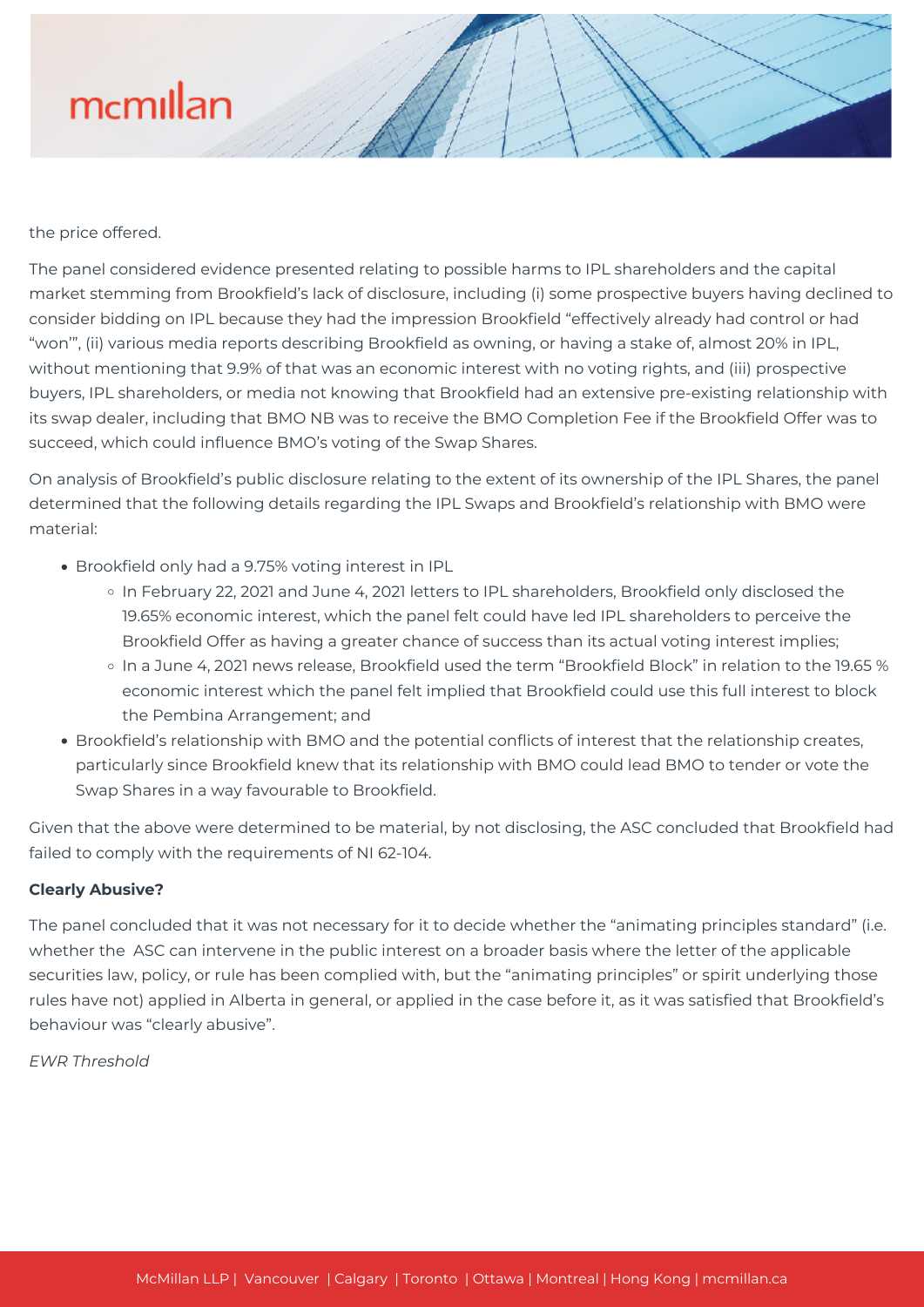In considering Brookfield's conduct, the panel referenced "Brookfield's size, complexity and sophistication". The ASC was satisfied that Brookfield or its advisors would have been aware of the 2013 bid regime proposals and related policy discussions and the *Sears* comment that the use of swaps could constitute abusive conduct (both discussed above). The panel concluded that the circumstances in this case are evidence of exactly the type of abuse about which the CSA had voiced concerns.

The panel concluded that Brookfield was able to keep the IPL Share price supressed until it made the Brookfield Offer and succeeded in limiting the alternatives IPL could pursue during the Strategic Review, which could have negatively affected the ability of IPL to find the maximum value available for shareholders.

Therefore, and in spite of Brookfield's compliance with the EWR requirements, the ASC found that Brookfield's use of IPL Swaps to gain a 19.65% economic interest in IPL without making any disclosure until the Brookfield Offer was clearly abusive of IPL shareholders and of the Alberta capital market.

### *Brookfield's Disclosure Generally*

As noted above, the panel found that Brookfield's disclosure did not meet the requirements of NI 62-104. In addition, the ASC found that Brookfield did not correct obvious misapprehensions among the media and capital market participants. Further, the ASC found a conflict of interest with the BMO relationships and that the seriousness of this conflict was exacerbated when Brookfield failed to make disclosure of BMO's multiple roles.

Brookfield's use of the IPL Swaps was found to be "an attempt to gain an insurmountable advantage in its quest to acquire IPL", which could negatively impact the auction process, and the effect was compounded by Brookfield's disclosure issues.

The ASC also determined that the omitted disclosure would have been important or useful to other parties potentially interested in competing with Brookfield and Pembina for control of IPL, and that such potential participants should have been provided with all relevant information necessary to allow them to participate in a fair and even-handed process.

The panel concluded that Brookfield's behaviour was clearly abusive of the capital market and of IPL shareholders whose interests are intended to be protected by the take-over bid regime.

### **Remedies for Disclosure Contraventions and Clearly Abusive Behaviour**

### *Proposed Voting Order*

With respect to the Proposed Voting Order<sup>[5]</sup>, the ASC concluded it lacked the jurisdiction to make the Proposed Voting Order.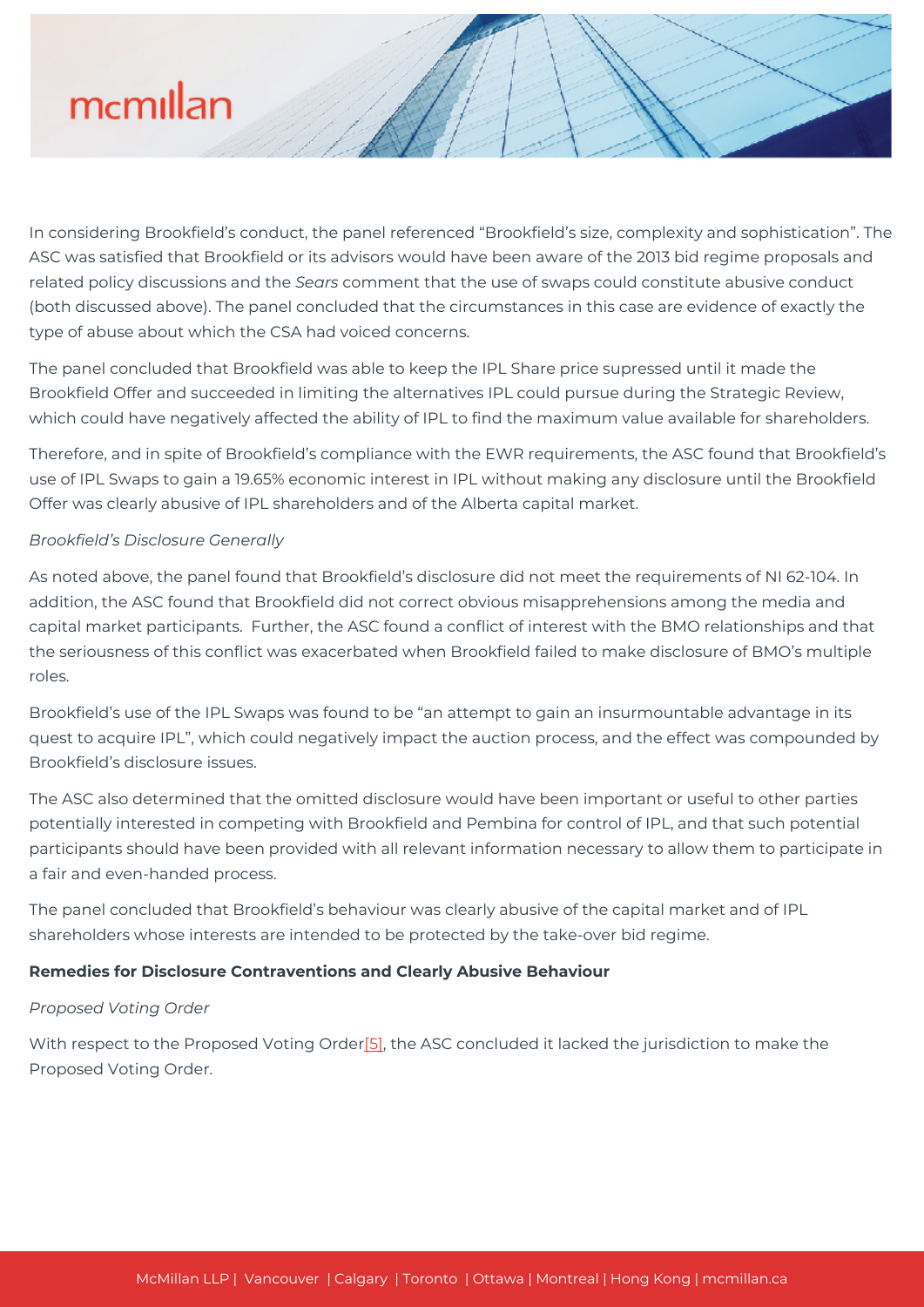#### *Proposed Brookfield Offer CTO*

Regarding the Proposed Brookfield Offer CTO, despite have the jurisdiction to do so, the panel declined to cease trade the Brookfield Offer as it would deny IPL shareholders the ability to decide for themselves whether to tender to the Brookfield Offer.

#### *Proposed Disclosure Order*

In considering the Proposed Disclosure Order, the panel emphasized the role of disclosure as a cornerstone of securities regulation. It observed that the greatest negative consequence of Brookfield's conduct was the IPL shareholders' loss of the opportunity to make a fully informed decision, and found that the most appropriate mitigating measure would be an order requiring Brookfield to make proper disclosure of specified material facts[\[6\]](#page--1-0) and allowing sufficient time for dissemination of that disclosure.

#### *Proposed Minimum Tender Order*

The panel determined that it would be unfair to other public IPL shareholders to allow the Swap Shares to be included in the minimum tender condition given (i) the separation of economic interest from their tendering rights and voting rights, and (ii) the effect of BMO's extensive commercial relationship with Brookfield on how the Swap Shares were dealt with. The panel considered that the public interest called for the protection of IPL shareholders (other than Brookfield and BMO) through modification of the statutory minimum tender condition to neutralize the effect of all of the Swap Shares being tendered to the Brookfield Offer. Accordingly, the ASC ordered that the minimum tender condition be adjusted from the statutorily required greater than 50% of the issued and outstanding IPL Shares not owned by Brookfield to 55% of those shares.

### **Conclusion**

This decision highlights the importance of understanding the rights and obligations of both the bidder and a target in a take-over bid situation. Any member of McMillan's Capital Markets & Securities Group would be please to discuss the Canadian take-over bid regime with you.

[1][ps2id id='1' target=''/] The other relationships included BMO's shareholdings in various Brookfield entities, BMO's lending activities with Brookfield, and BMO's securities-related activities with Brookfield (including recent underwriting and investment banking).

[2][ps2id id='2' target=''/] The objectives of the take-over bid regime are set out in National Policy 62-202 *Take-Over Bids – Defensive Tactics* ("**NP 62-202**"), being the protection of the bona fide interests of the shareholders of the target company, and the provision of a regulatory framework within which take-over bids may proceed in an open and even-handed environment.

[3][ps2id id='3' target=''/] Compensation for time and resources expended, opportunity costs, and the risk to a